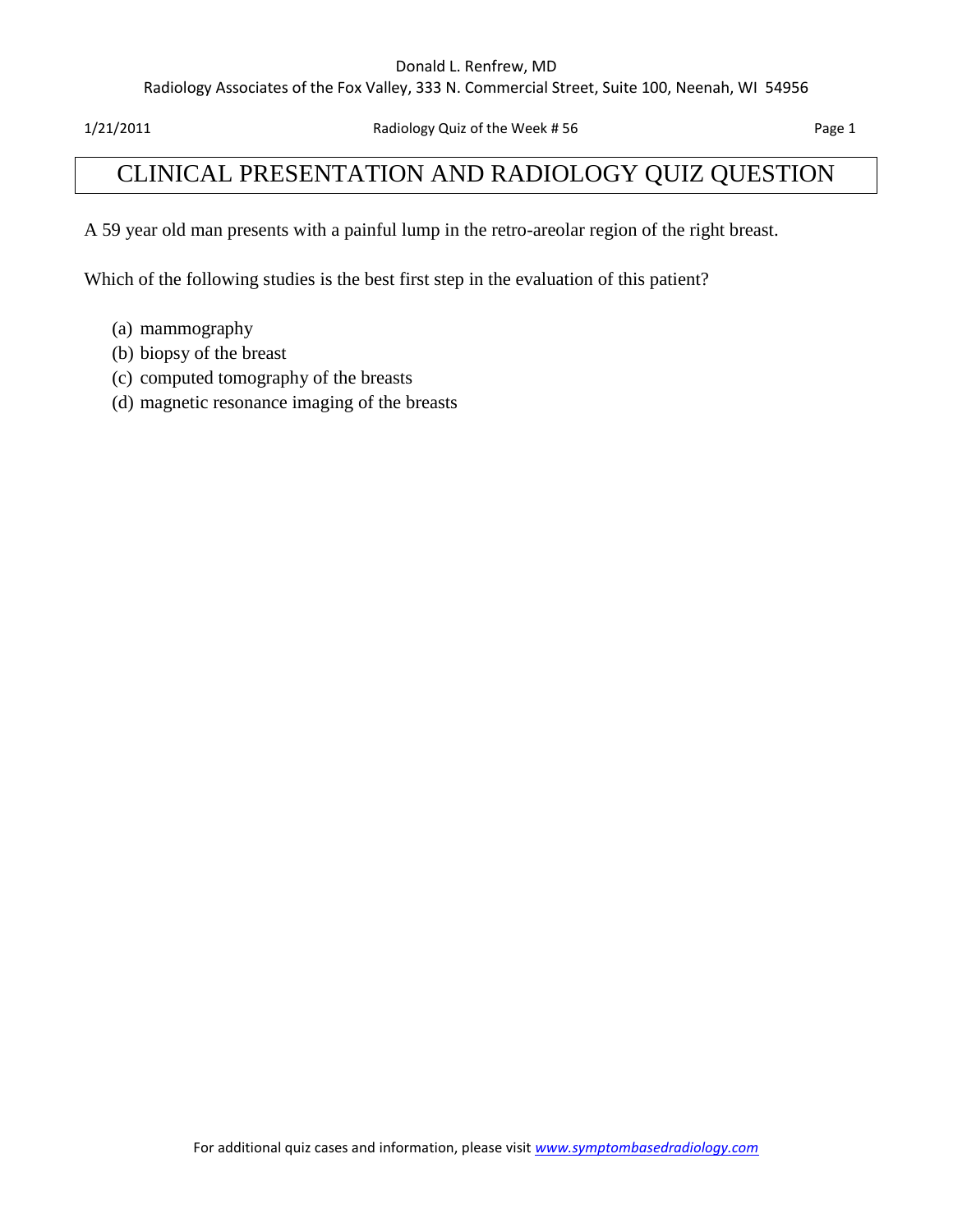### RADIOLOGY QUIZ QUESTION, ANSWER, AND EXPLANATION

A 59 year old man presents with a painful lump in the retro-areolar region of the right breast.

Which of the following studies is the best first step for this patient?

- (a) mammography
- (b) biopsy of the breast
- (c) computed tomography of the breasts
- (d) magnetic resonance imaging of the breasts

Answer: (a), mammography, is the correct response. Imaging protocols are not as well-defined in men as they are in women, but of the options offered, mammography is the best one.

Biopsy of the breast may not be necessary, depending on the results of mammography, and (b) is incorrect. Computed tomography of the breasts is rarely performed and not routinely used as a first-line study for breast lesions in men or women, and (c) is incorrect. Magnetic resonance imaging of the breasts is generally used for trouble-shooting difficult cases after other imaging studies have been performed or for screening high-risk women, and (d) is incorrect.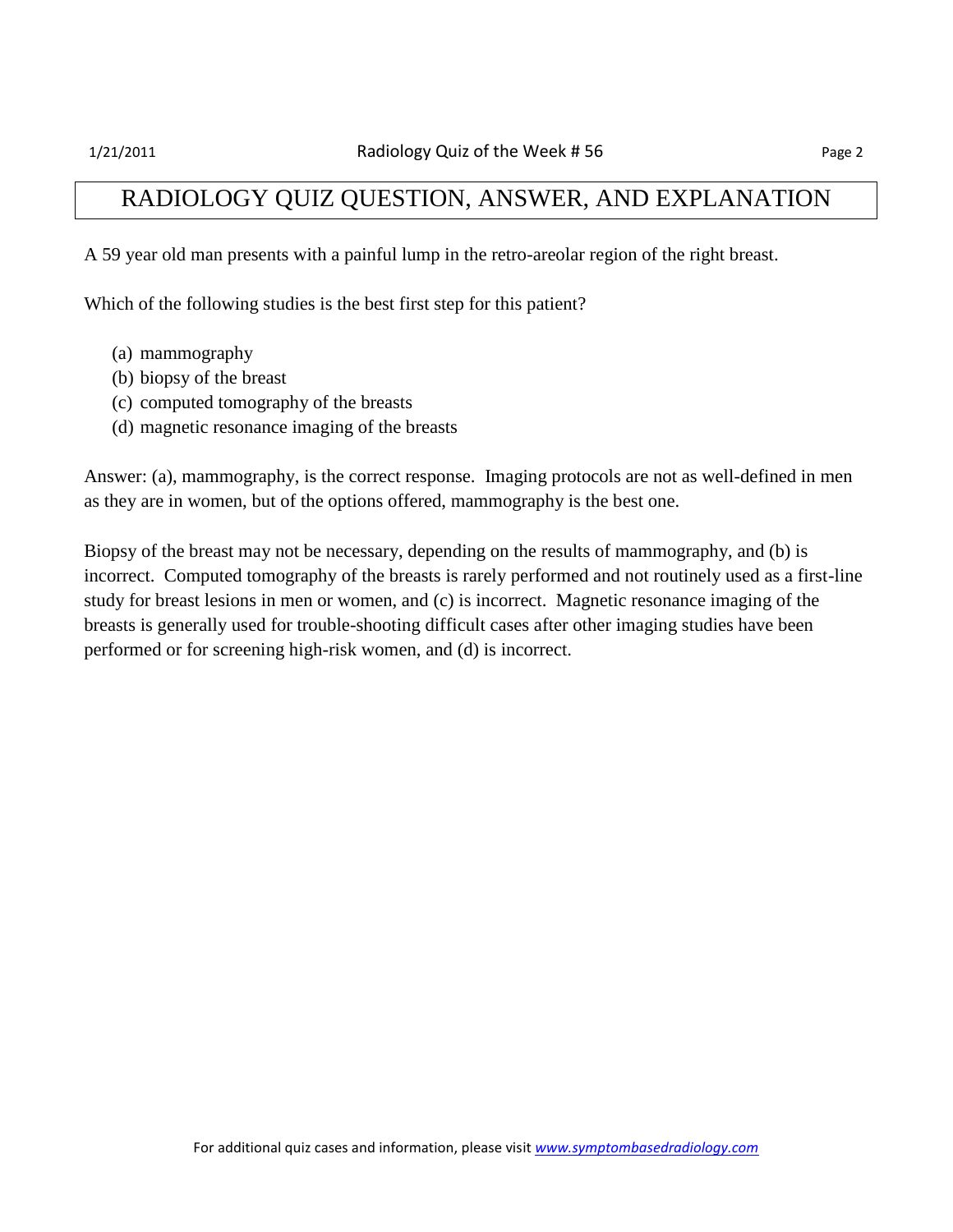## IMAGING STUDY AND QUESTIONS

The patient underwent imaging:



Imaging questions:

- 1) What type of study is shown?
- 2) Are there any abnormalities?
- 3) What is the most likely diagnosis?
- 4) What is the next step in management?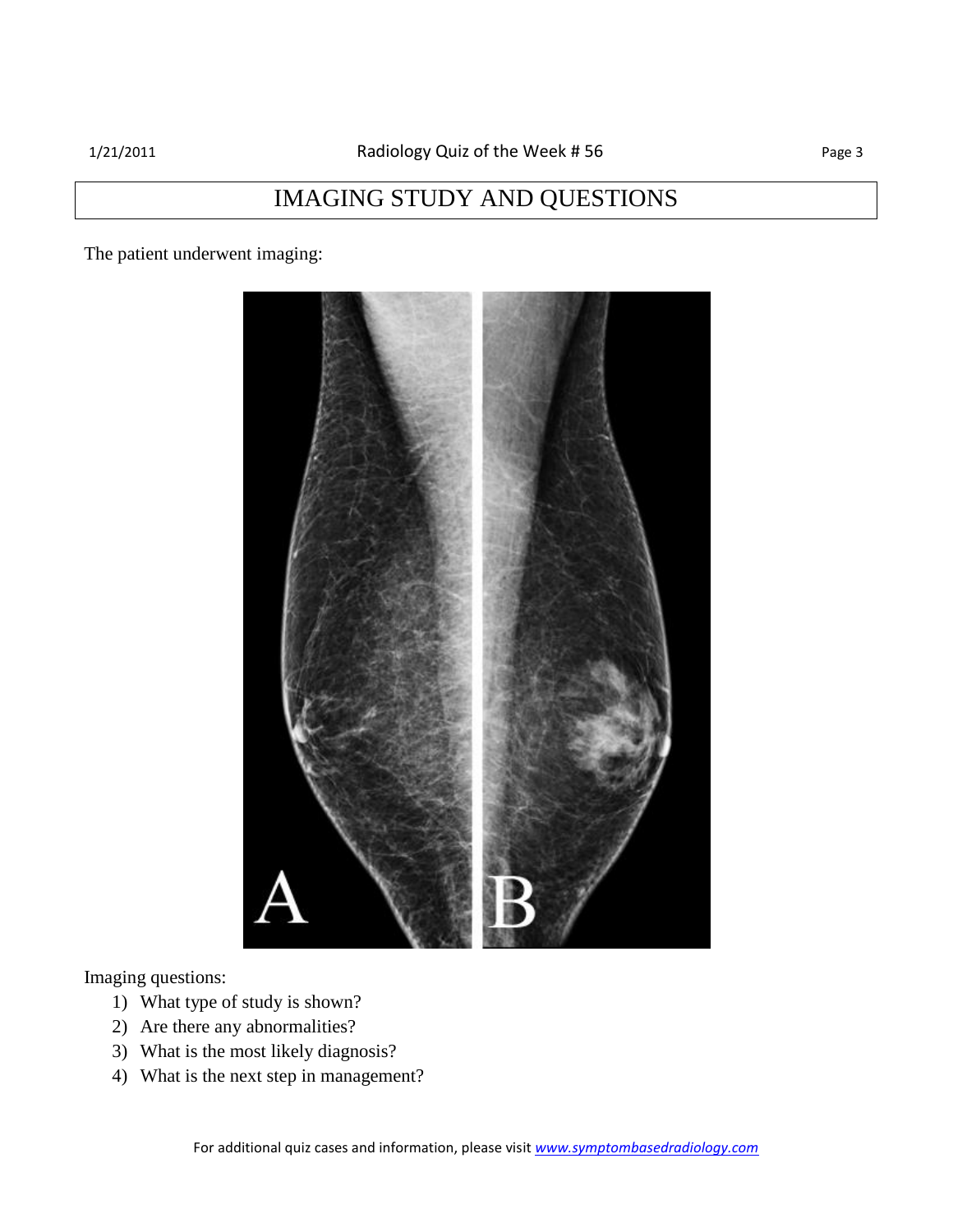### IMAGING STUDY QUESTIONS AND ANSWERS



Imaging questions:

- 1) What type of study is shown? Bilateral MLO images from a mammogram.
- 2) Are there any abnormalities? Yes. There is fan-shaped abnormal increased density centered under the left nipple (arrows)
- 3) What is the most likely diagnosis? Gynecomastia.
- 4) What is the next step in management? Treatment of underlying cause of gynecomastia and/or symptomatic treatment for breast pain.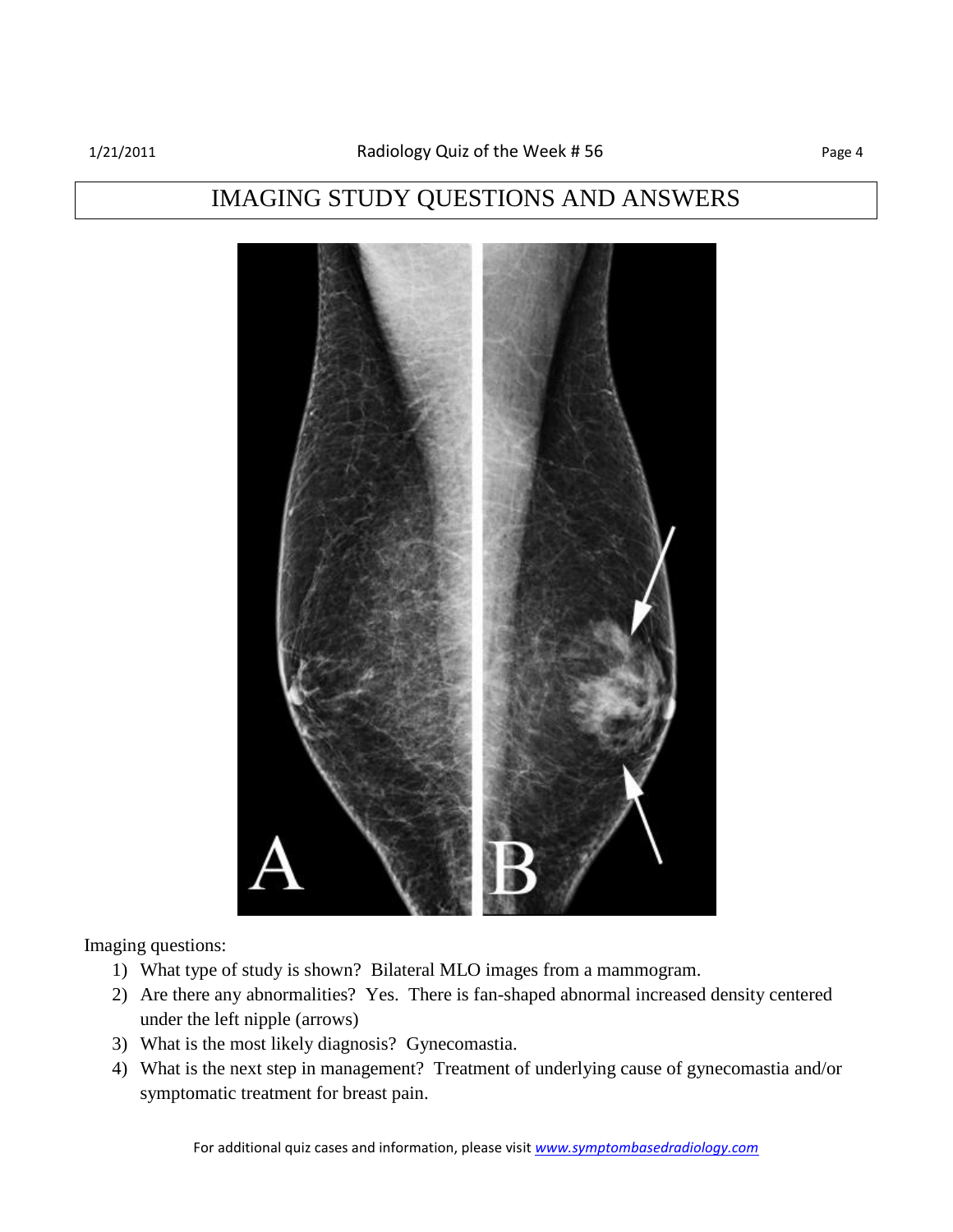# PATIENT DISPOSITION, DIAGNOSIS, AND FOLLOW-UP

Additional clinical history in this patient include that he suffers from end-stage cirrhosis secondary to alcoholism and chronic abdominal pain which is being treated with narcotic analgesics. The patient has at least two risk factors for gynecomastia: his age and cirrhosis. With the typical appearance of the mammogram compatible with gynecomastia, no further diagnostic studies were necessary to establish the diagnosis.